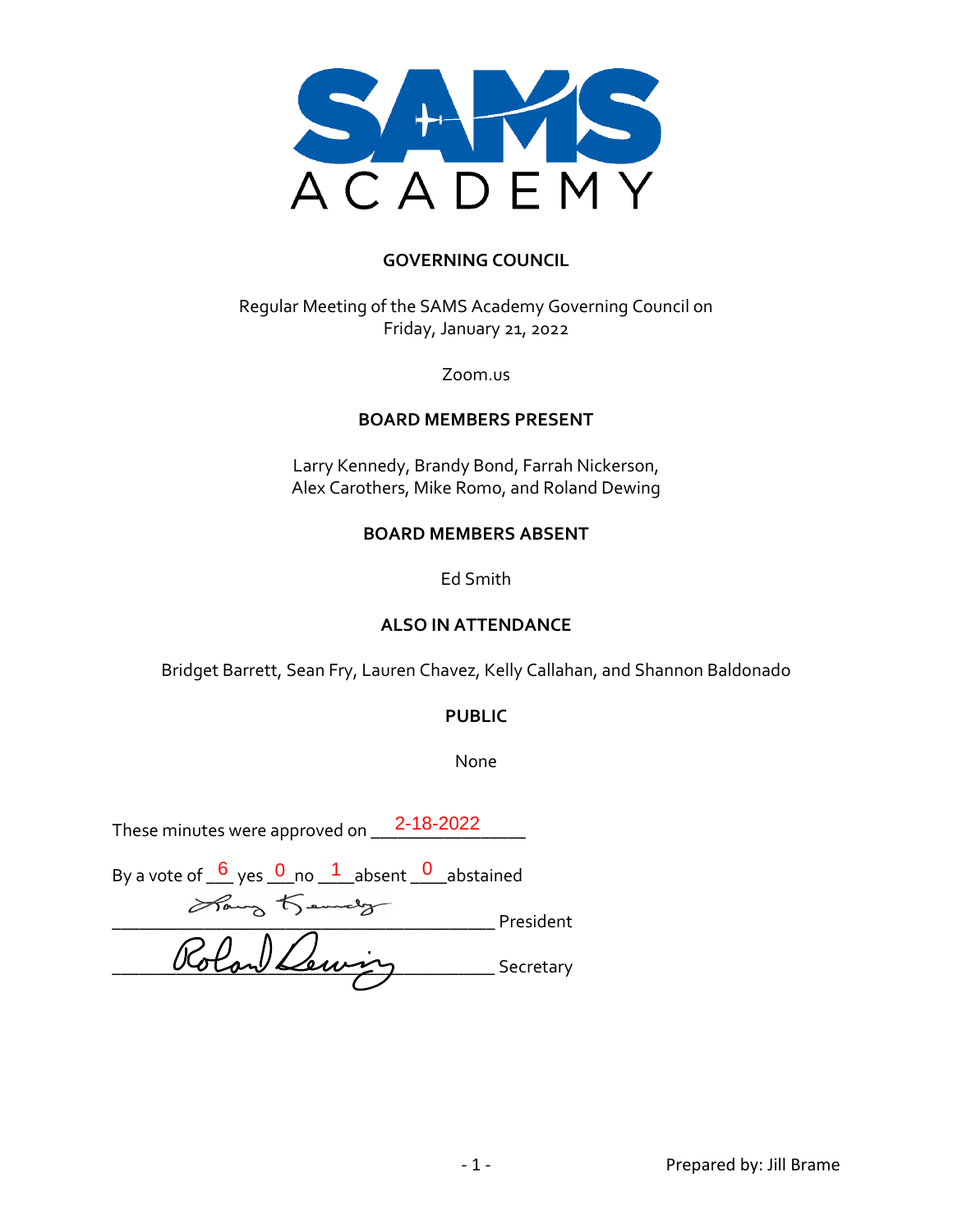# **I. Call to Order**

Larry Kennedy called to order the Regular Meeting of the Governing Council for the Southwest Aeronautics, Mathematics, and Science Academy on January 21, 2022 at 8:33 AM on zoom.us.

# **A. Roll Call**

Larry Kennedy asked Jill Brame to call roll. Jill Brame called Roland Dewing, Brandy Bond, Alex Carothers, Farrah Nickerson, and Larry Kennedy. Ed Smith and Mike Romo were absent.

#### **B. Adoption of the Agenda\***

Larry Kennedy asked for a motion to approve the agenda. Farrah Nickerson made a motion to approve the agenda. Alex Carothers seconded the motion. Larry Kennedy called for a roll call vote to approve the agenda. Jill Brame called Alex Carothers, Brandy Bond, Farrah Nickerson, Roland Dewing, and Larry Kennedy; all voted yes. The motion carried unanimously.

#### **C. Review/Approval of Minutes from December 20, 2021\***

Larry asked for a motion to approve the Minutes from the December 20special meeting. Farrah Nickerson made a motion to approve the minutes. Brandy Bond seconded the motion. Larry Kennedy called for a roll call vote to approve the minutes from December 20, 2021. Jill Brame called Brandy Bond, Alex Carothers, Farrah Nickerson, Roland Dewing, and Larry Kennedy; all voted yes. The motion carried unanimously.

# **II. Public Comment**

None.

\*Mike Romo arrived at 8:35AM.

# **III. Administrative Update**

#### **A. Student Achievement Report**

Bridget Barrett shared the following:

- End of semester data from Edgenuity and classes
- Enrollment data
- She will be attending the School Choice Fair to promote the school
- working on new advertisement strategies

# **B. Temporary Remote Learning Update**

Bridget Barrett reported that the students and staff went to remote learning for a week while Covid cases on campus rose.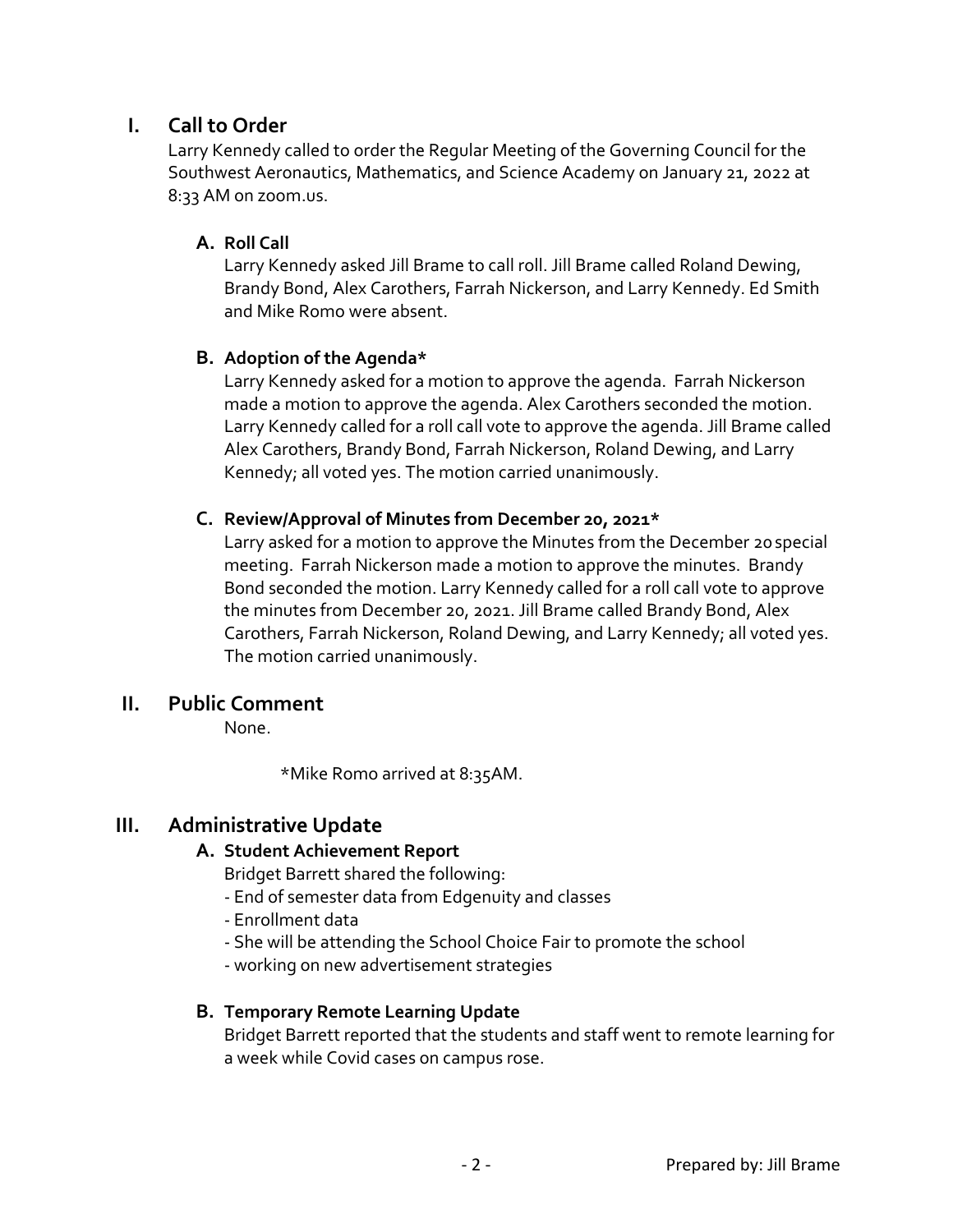# **IV. New Business Matters**

# **A. Extended Leave Policy\***

Sean Fry said that leave policy was not updated and he shared a proposed leave policy. This proposed policy has been reviewed by the lawyer. He explained that because the school is not big enough to have full FMLA, this covers employees who may need to take time off. Mike Romo made a motion to approve the extended leave policy. Brand Bond seconded. Larry Kennedy called for a roll call vote to approve the motion. Jill Brame called Mike Romo, Alex Carothers, Farrah Nickerson, Roland Dewing, Brandy Bond, and Larry Kennedy; all voted yes. The motion carried unanimously.

# **B. Leave Donation Policy\***

Sean Fry explained that the school did not currently have a leave donation policy. This would just add a leave donation policy for staff. The lawyer has reviewed this policy. Farrah Nickerson made a motion to approve the leave donation policy. Alex Carothers seconded. Larry Kennedy called for a roll call vote to approve the motion. Jill Brame called Alex Carothers, Farrah Nickerson, Roland Dewing, Brandy Bond, and Larry Kennedy; all voted yes. The motion carried unanimously. \* Mike Romo was stepped away from the meeting during this vote.

# **V. Ongoing Business Matters**

# **A. Aviation Program Update**

Lauren Chavez reported the following:

- 4 missions/ 11.5 hours have been flown since the last meeting
- 6 missions in the Redbird simulator
- using some already inventoried items for flight SIM training
- Getting more students in the plane for training during each flight

- finished the annual inspection on the plane and continues to ensure the plane is maintained

- Ground classes are going well, using EAA, and making classes more logical for progressing

# **B. Facility Update**

Larry Kennedy said the addendum is at the state and we are waiting for approval and then we will close on the new building.

# **VI. Governing Council Development**

# **A. Discussion with Kelly Callahan**

Kelly Callahan informed the governing council that they have met the required 8 hours of training; however, specific areas still need to be addressed. Those items will all be coming this spring for training. She has also been working with Bridget Barrett on policies for the school.